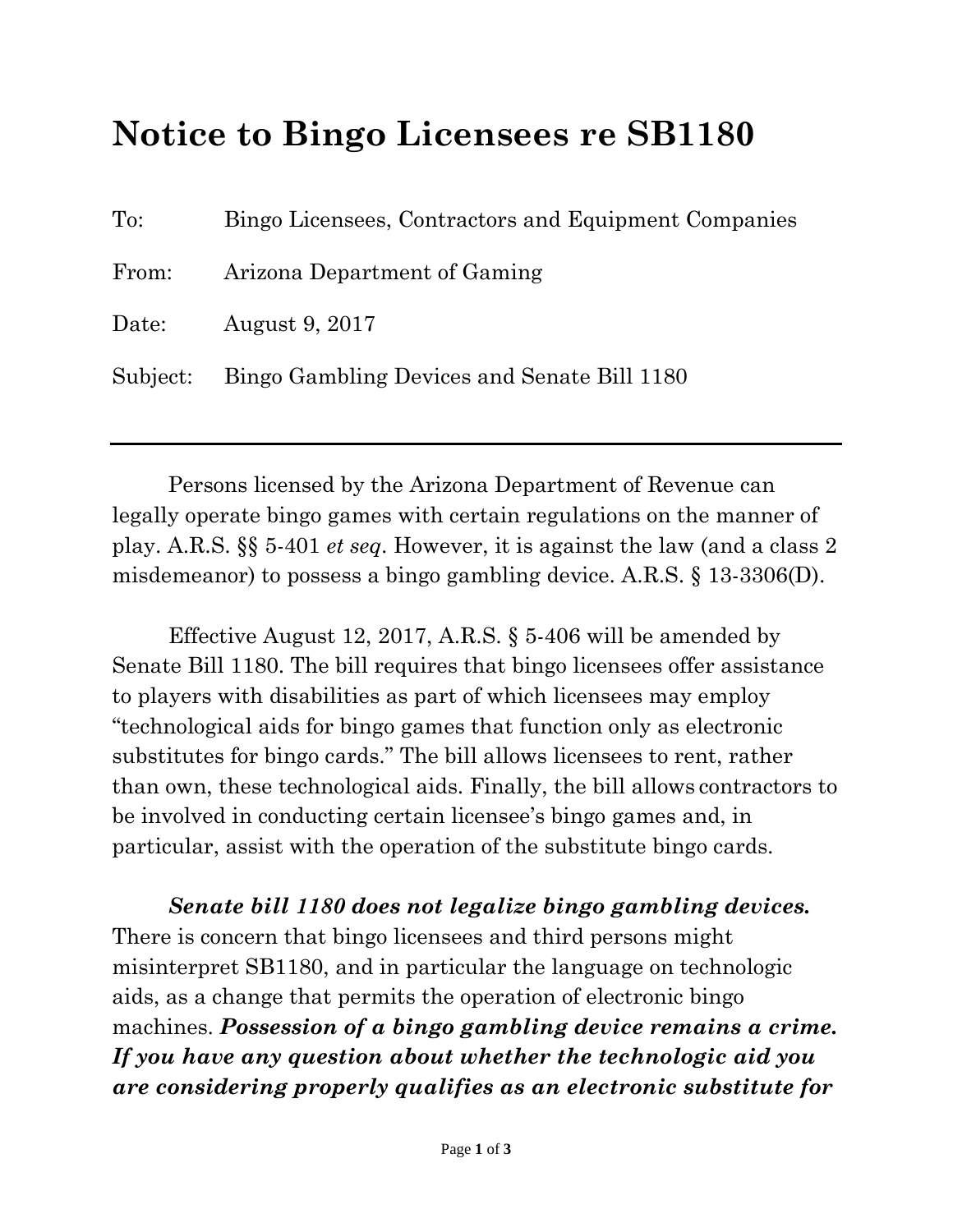## *a bingo card, please contact the Arizona Department of Gaming for further guidance. Note that providers of bingo devices may not themselves understand the impact of SB1180.*

Licensees must operate bingo in the manner Arizona law requires. "Bingo" in Arizona is a multi-player game where balls or other objects marked with numbers or symbols are drawn from a receptacle, the results called out to players, and winners determined by obtaining a designated pattern or sequence of the drawn numbers or symbols on a card. A.A.C. R-15-7-201 and 207-213. Legal games of bingo must take place at a licensee's single location with all players, the licensee's supervisor, the bingo equipment, the person drawing numbers and the person calling numbers physically present on the premises where the game is actually conducted. A.R.S. §§ 5-401(23), 403.01, 404(F),  $405(A)(4)$  and (B) and  $406(R)$ , (S) and (V). The games must use equipment (to include the marked objects in the receptacle) owned by the licensee. A.R.S.  $\S$  5-401(7) and 406(E) and (R). Bingo cards (devices of play provided by a licensee to a player before the start of the game that bear parallel rows of spaces containing numbers or symbols) must be sold on the premises where the game is played. A.A.C. R15-7-201 and 215 (A). All bingo winners must be verified by a bingo worker in the presence of a disinterested player. A.A.C. R15-7-213(A). At the time a winner is announced, any player shall be entitled to call for a verification, to take place in the immediate presence of the supervisor and in full view of the player, of numbers drawn and balls or objects remaining in the receptacle. A.R.S. § 406(U).

SB 1180 does reference the use of technological aids for bingo games, but *only* those that function as electronic substitutes for bingo cards. The bill does not otherwise change the required manner in which licensees can legally operate bingo. The allowed technologic aids thus can be nothing more than replacements for paper bingo cards in the context of bingo games otherwise operated in compliance with the cited